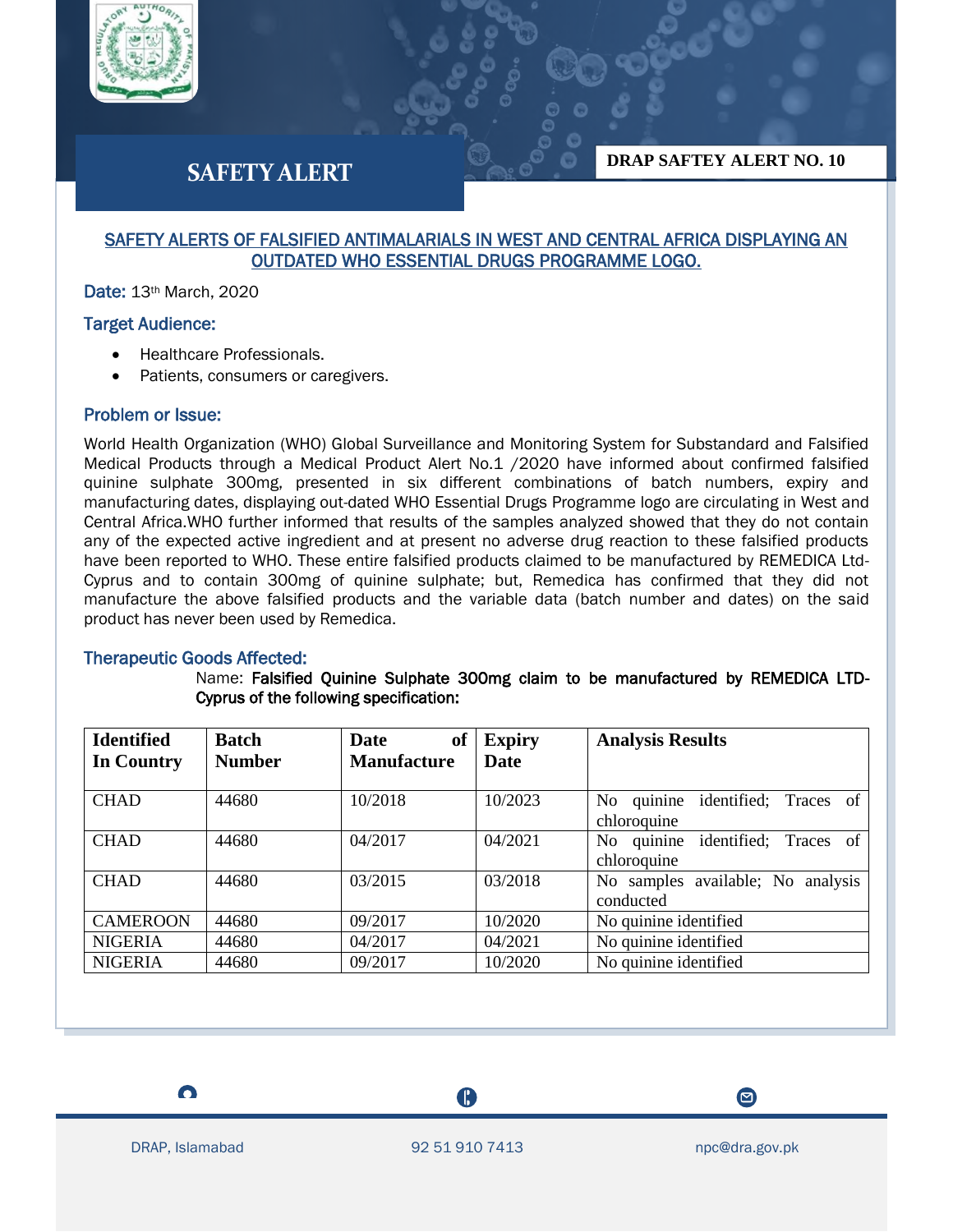

# Advice for Patient, Healthcare Professionals and Other Stakeholders:-

Those patients, who are using any of above falsified product, should immediately stop it. If the patient has taken any of these falsified medical products, and has suffer an adverse event, should immediately seek the advice from a qualified healthcare professional, and ensure that they report the incident to Pakistan National Pharmacovigilance Centre, Drug Regulatory Authority of Pakistan. All drugs must be obtained from authentic and reliable sources. Their authenticity and condition should be carefully checked. Healthcare professionals are requested to ensure that necessary information related to the above products are reported to them by the patient and is subsequently reported to the Pakistan National pharmacovigilance Centre, DRAP, Islamabad. Other concerned stakeholders are requested to take further necessary action on their part.

Both healthcare professionals and patients are requested to report any suspected adverse drug reactions to Pakistan National Pharmacovigilance Centre, Drug Regulatory Authority of Pakistan through DRAP Med Vigilance e-reporting system http//: [https://primaryreporting.who](https://primaryreporting.who-umc.org/Reporting/Reporter?OrganizationID=PK)[umc.org/Reporting/Reporter?OrganizationID=PK](https://primaryreporting.who-umc.org/Reporting/Reporter?OrganizationID=PK) or at [npc@dra.gov.pk.](mailto:npc@dra.gov.pk)

For further details see the enclosures.



A

 $\boldsymbol{\Xi}$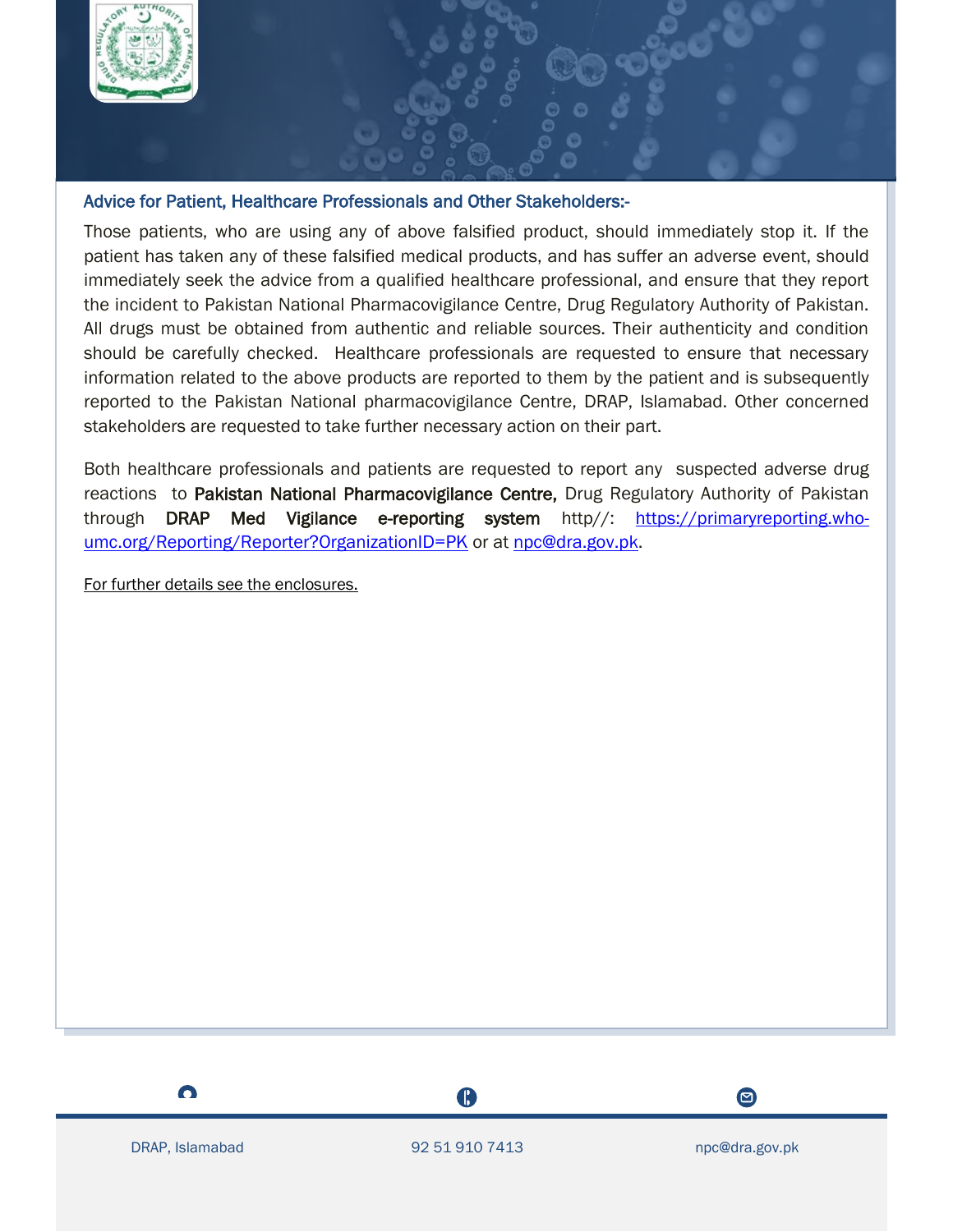

20, AVENUE APPIA – CH-1211 GENEVA 27 – SWITZERLAND – TEL CENTRAL +41 22 791 2111 – FAX CENTRAL +41 22 791 3111 – [WWW](http://www.who.int/).WHO.INT

Ref. RPQ/REG/ISF/Alert N°1.2020 09 March 2020

# **Medical Product Alert N°1/2020 Falsified antimalarials in West and Central Africa displaying an outdated WHO Essential Drugs Programme logo**

**This Medical Product Alert relates to a series of confirmed falsified antimalarials circulating in West and Central Africa. Medicines subject of this alert display a similar logo to the outdated WHO Essential Drugs Programme logo.**

Since 2013, different falsified medicines, all displaying the outdated WHO Essential Drugs Programme logo, have been reported to the WHO Global Surveillance and Monitoring System by various stakeholders. The continued and widespread availability of these falsified medicines highlights a strong need for additional vigilance. WHO previously published two alerts on this issue [\(No.132 in Oct 2014,](https://www.who.int/medicines/publications/drugalerts/Alert_132_FalsifiedMedicinesWestandCentralAfrica.pdf?ua=1) and [No.131 in March 2014\)](https://www.who.int/medicines/publications/drugalerts/Alert_131_antimalarials_essential_drugs_programme_pre_final.pdf?ua=1).

**This WHO medical product alert N°1/2020 refers to falsified Quinine Sulphate 300mg** presented in six different combinations of batch numbers, expiry and manufacturing dates (see Table 1). The fraudulent use of the outdated WHO Essential Drugs Programme logo may create a false sense of product quality.

| <b>IDENTIFIED</b> | <b>BATCH</b>  | <b>DATE OF</b>     | <b>EXPIRY</b> | <b>ANALYSIS RESULTS</b>                      |
|-------------------|---------------|--------------------|---------------|----------------------------------------------|
| IN:               | <b>NUMBER</b> | <b>MANUFACTURE</b> | <b>DATE</b>   |                                              |
| <b>CHAD</b>       | 44680         | 10/2018            | 10/2023       | No quinine identified; Traces of chloroquine |
| <b>CHAD</b>       | 44680         | 04/2017            | 04/2021       | No quinine identified; Traces of chloroquine |
| <b>CHAD</b>       | 44680         | 03/2015            | 03/2018       | No samples available; No analysis conducted  |
| <b>CAMEROON</b>   | 44680         | 09/2017            | 10/2020       | No quinine identified                        |
| <b>NIGERIA</b>    | 44680         | 04/2017            | 04/2021       | No quinine identified                        |
| <b>NIGERIA</b>    | 44680         | 09/2017            | 10/2020       | No quinine identified                        |

*Table 1: List of identified falsified Quinine Sulphate 300mg, subject of WHO Alert N°1/2020*

Recently received results of analysed samples show **they do not contain any of the expected active ingredients.**

Quinine sulphate is referenced on the WHO Model List of Essential Medicines, to manage and treat severe malaria. At this stage, no adverse reactions attributed to these falsified products have been reported to WHO.

All the above falsified products claim to be manufactured by REMEDICA LTD - Cyprus and to contain 300mg of quinine sulphate. Remedica Ltd has confirmed that:

- they did not manufacture the above falsified products; and
- the variable data (batch number and dates) on the above products has never been used by Remedica.

These falsified medicines display the following common characteristics (please see photographs):

- **•** grey or white plastic containers which contain 1000 loose circular tablets each;
- display the outdated WHO Essential Drugs Programme logo;
- English and French labelling with mistakes and inconsistencies; and
- discovered at patient level in both regulated and unregulated outlets.

Product details, photographs and advice to the public are available on the following pages.

世界卫生组织 • منظمة الصحة العالمية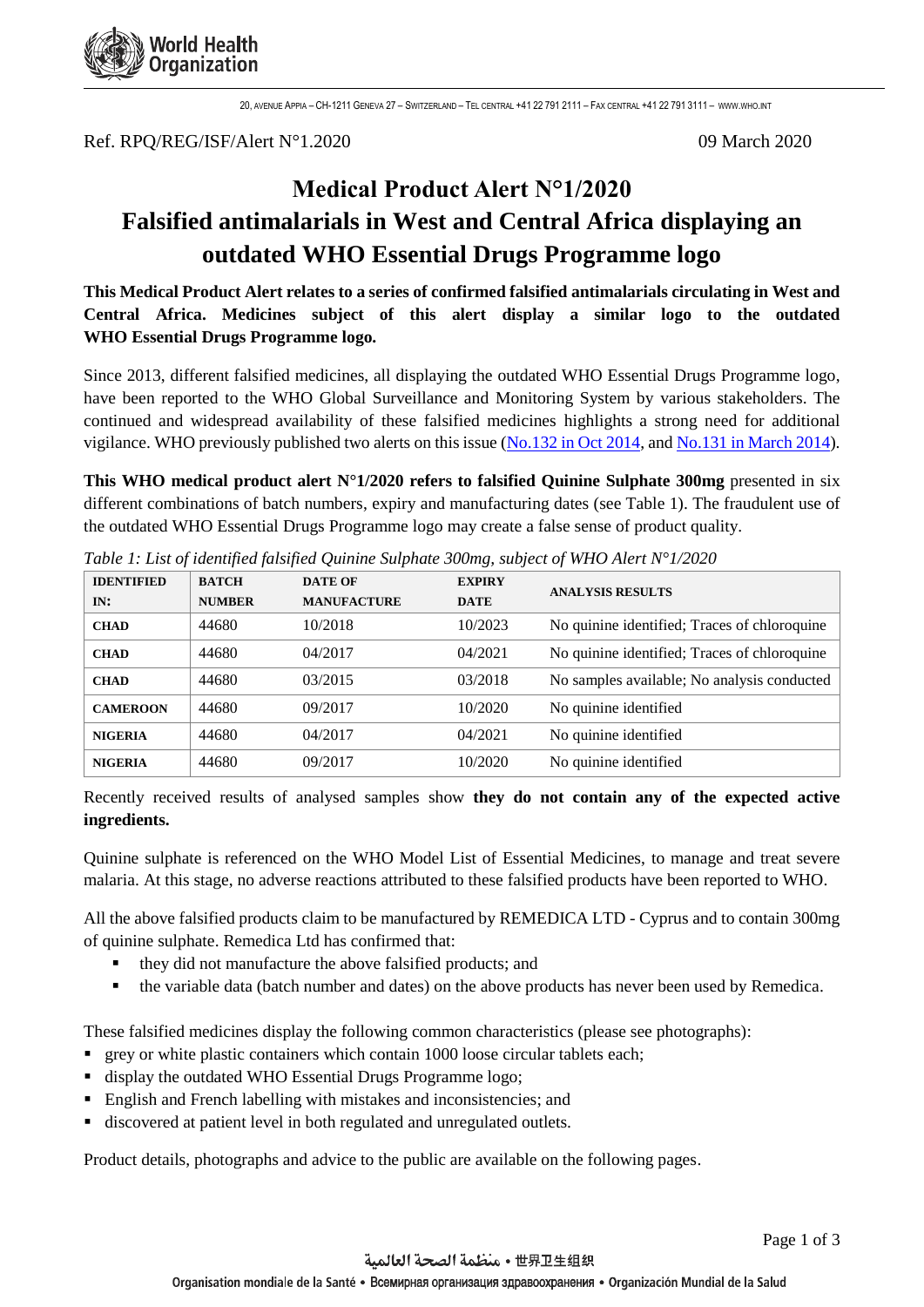20, AVENUE APPIA – CH-1211 GENEVA 27 – SWITZERLAND – TEL CENTRAL +41 22 791 2111 – FAX CENTRAL +41 22 791 3111 – [WWW](http://www.who.int/).WHO.INT

#### **Outdated WHO Essential Drugs Programme logo**



**Photographs of confirmed falsified Quinine Sulphate 300mg tablets subject of Medical Product Alert N°1/2020**

1. **Falsified Quinine Sulphate Tablets B.P 300mg identified in Chad (Batch 44680)**



2. **Falsified Quinine Sulphate Tablets B.P 300mg identified in Nigeria and Cameroon (Batch 44680)**